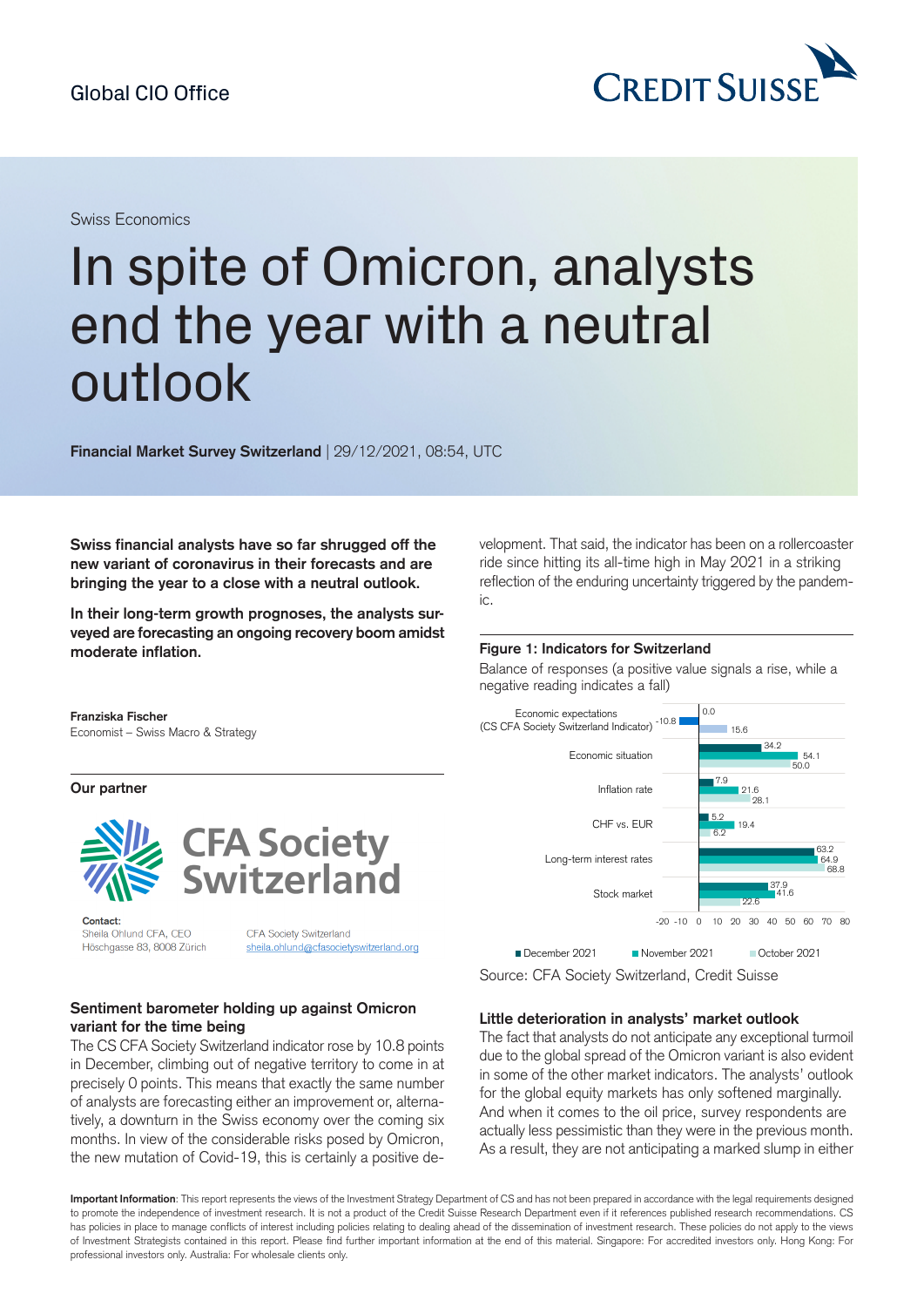economic activity or the demand for oil. Furthermore, in their view "safe haven" investments such as gold or the Swiss franc are likely to become less attractive on the whole over the next few months. With regard to the exchange rate for the CHF versus the euro, survey participants expect the upward pressure to fade and are now anticipating a sideways trend.

# **Price pressure set to gradually recede according to analysts**

Analysts' inflation expectations have certainly passed their peak. For the first time, more analysts than in the prior month expect inflation rates to fall in Switzerland, the eurozone and also the US. Nevertheless, uncertainty remains elevated, and opinions are divided. The proportions of those surveyed who are forecasting that inflation will rise, remain the same or fall are practically the same.

There has been a relatively pronounced shift in short-term interest rate expectations for the US. At 76%, almost 40% more analysts than in the prior month now expect interest rates to rise over the coming six months. This is probably due to the Fed's updated communications, which now point to the possibility of there being three key rate hikes in 2022. The analysts' interest rate forecasts for Switzerland and the euro area remain unchanged following the latest central bank meetings.

## **Figure 2: Long-term growth forecasts**

What is your forecast for Switzerland's annual rate of economic growth in the next three to five years?



Source: CFA Society Switzerland, Credit Suisse

## **Long-term growth forecasts above pre-pandemic levels**

Since the quarterly special question on the long-term outlook for Swiss gross domestic product (GDP) was last posed in September, well before the latest wave of the virus, the analysts' forecasts have not shifted in one particular direction. However, the distribution of responses is broader (see figure 2), which is an indication of heightened uncertainty. Compared to September, the probabilities of annual growth averaging between 0% and 1% or between 2% and 3% have each increased by five percentage points based on the analysts' responses. Nonetheless, there is a greater probability (45%) of GDP growth ranging from 1% to 2% according to the respondents.

It is interesting to note that the analysts' average forecast of 1.76% is significantly higher than the pre-pandemic reading of 1.33% in December 2019 – even though the record growth year of 2021 is no longer included in the forecast horizon. Thus, the survey participants assume that the combination of a post-pandemic recovery, monetary and fiscal stimulus and the surge in digitalisation is likely to keep growth above trend for a prolonged period.

#### **Figure 3: Long-term inflation forecasts**

What is your forecast for Switzerland's annual rate of inflation five years from now?



Source: CFA Society Switzerland, Credit Suisse

#### **Long-term inflation forecasts remain unchanged**

The survey participants see a 71% probability of the annual inflation rate ranging from 0% to 2% in the next three to five years (see figure 3). On average, the respondents forecast an annual inflation rate of 1.3%. In the analysts' view, the risk of deflation has continued to fall to its lowest level since June 2018. Meanwhile, the probability of an uncontrollable rise in annual inflation beyond the SNB's target range of 0% to 2% has barely changed in recent quarters despite high inflation rates around the world.

The CFA Society Switzerland and Credit Suisse have been conducting the Financial Market Survey Switzerland (a monthly survey of financial analysts) since January 2017. Detailed results of the survey conducted between 15 and 22 December 2021, involving the participation of 38 analysts from the Swiss financial sector, are published here.

(27/12/2021)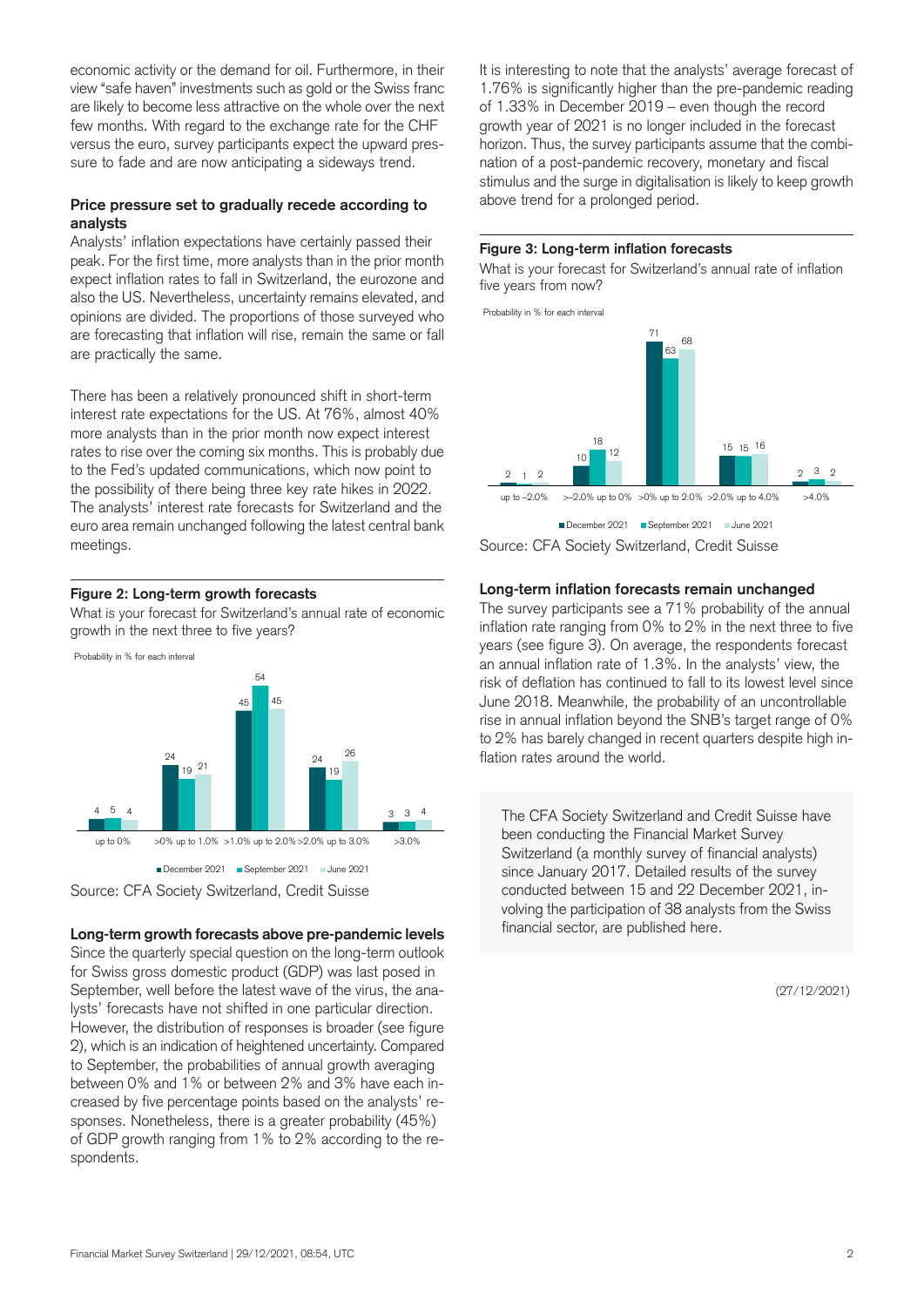| Financial Market Survey Switzerland by Credit Suisse and CFA Society Switzerland: December 2021 results |            |         |              |         |            |         |         |         |
|---------------------------------------------------------------------------------------------------------|------------|---------|--------------|---------|------------|---------|---------|---------|
| Current economic situation                                                                              | good       | $+/-$   | normal       | +/-     | poor       | +/-     | balance | $+/-$   |
| Switzerland                                                                                             | 42.1       | $-14.7$ | 50.0         | 9.5     | 7.9        | 5.2     | 34.2    | $-19.9$ |
| Eurozone                                                                                                | 28.9       | $-11.6$ | 57.9         | 3.8     | 13.2       | 7.8     | 15.7    | $-19.4$ |
| <b>USA</b>                                                                                              | 42.1       | $-25.5$ | 52.6         | 20.2    | 5.3        | 5.3     | 36.8    | $-30.8$ |
| China                                                                                                   | 10.8       | 2.2     | 70.3         | $-1.1$  | 18.9       | $-1.1$  | $-8.1$  | 3.3     |
| <b>Economic expectations</b>                                                                            | improve    |         | no change    |         | worsen     |         | balance |         |
| Switzerland (CS CFA Society Switzerland Indicator)                                                      | 28.9       | 7.3     | 42.1         | $-3.8$  | 28.9       | $-3.5$  | 0.0     | 10.8    |
| Eurozone                                                                                                | 31.6       | 12.7    | 36.8         | $-11.8$ | 31.6       | $-0.8$  | 0.0     | 13.5    |
| <b>USA</b>                                                                                              | 21.1       | 2.2     | 39.5         | $-6.4$  | 39.5       | 4.4     | $-18.4$ | $-2.2$  |
| China                                                                                                   | 25.0       | 2.1     | 55.6         | $-10.1$ | 19.4       | 8.0     | 5.6     | $-5.9$  |
| Inflation rate                                                                                          | increase   |         | no change    |         | decrease   |         | balance |         |
| Switzerland                                                                                             | 39.5       | $-1.0$  | 28.9         | $-11.6$ | 31.6       | 12.7    | 7.9     | $-13.7$ |
| Eurozone                                                                                                | 42.1       | 4.3     | 18.4         | $-16.7$ | 39.5       | 12.5    | 2.6     | $-8.2$  |
| <b>USA</b>                                                                                              | 34.2       | $-0.9$  | 13.2         | $-16.5$ | 52.6       | 17.5    | $-18.4$ | $-18.4$ |
| Other economic indicators for Switzerland                                                               | increase   |         | no change    |         | decrease   |         | balance |         |
| Export momentum (situation)                                                                             | 25.8       | $-0.7$  | 64.5         | $-9.0$  | 9.7        | 9.7     | 16.1    | $-10.4$ |
| Export momentum (expectations)                                                                          | 15.6       | 9.7     | 65.6         | $-5.0$  | 18.8       | $-4.7$  | $-3.2$  | 14.4    |
| Unemployment rate                                                                                       | 18.9       | 7.5     | 67.6         | 1.9     | 13.5       | $-9.4$  | 5.4     | 16.9    |
| Short-term interest rates                                                                               | increase   |         | no change    |         | decrease   |         | balance |         |
| Switzerland                                                                                             | 26.3       | 2.0     | 73.7         | $-2.0$  | 0.0        | 0.0     | 26.3    | 2.0     |
| Eurozone                                                                                                | 26.3       | 2.0     | 73.7         | $-2.0$  | 0.0        | 0.0     | 26.3    | 2.0     |
| US                                                                                                      | 76.3       | 38.5    | 23.7         | $-38.5$ | 0.0        | 0.0     | 76.3    | 38.5    |
| Short-term interest rate spread                                                                         | increase   |         | no change    |         | decrease   |         | balance |         |
| Eurozone - Switzerland                                                                                  | 2.9        | 2.9     | 91.4         | $-2.9$  | 5.7        | 0.0     | $-2.8$  | 2.9     |
| Long-term interest rates                                                                                | increase   |         | no change    |         | decrease   |         | balance |         |
| Switzerland                                                                                             | 65.8       | $-1.8$  | 31.6         | 1.9     | 2.6        | $-0.1$  | 63.2    | $-1.7$  |
| Germany                                                                                                 | 65.8       | $-4.5$  | 34.2         | 7.2     | 0.0        | $-2.7$  | 65.8    | $-1.8$  |
| <b>USA</b>                                                                                              | 78.9       | 3.2     | 18.4         | 2.2     | 2.6        | $-5.5$  | 76.3    | 8.7     |
| Long-term interest rate spread                                                                          | increase   |         | no change    |         | decrease   |         | balance |         |
| Germany - Switzerland                                                                                   | 16.7       | 2.0     | 77.8         | 1.3     | 5.6        | $-3.2$  | 11.1    | 5.2     |
| Share price                                                                                             | increase   |         | no change    |         | decrease   |         | balance |         |
| SMI (Switzerland)                                                                                       | 51.4       | $-6.9$  | 35.1         | 10.1    | 13.5       | $-3.2$  | 37.9    | $-3.7$  |
| EuroStoxx 50 (Eurozone)                                                                                 | 54.1       | $-1.5$  | 32.4         | $-0.9$  | 13.5       | 2.4     | 40.6    | $-3.9$  |
| S&P (USA)                                                                                               | 43.2       | $-4.0$  | 35.1         | 1.8     | 21.6       | 2.2     | 21.6    | $-6.2$  |
| Swiss franc exchange rate versus                                                                        | appreciate |         | no change    |         | depreciate |         | balance |         |
| <b>EUR</b>                                                                                              | 36.8       | 0.7     | 31.6         | $-15.6$ | 31.6       | 14.9    | 5.2     | $-14.2$ |
| <b>USD</b>                                                                                              | 28.9       | $-1.7$  | 44.7         | 3.0     | 26.3       | $-1.5$  | 2.6     | $-0.2$  |
| <b>Commodities</b>                                                                                      | increase   |         | no change    |         | decrease   |         | balance |         |
| Oil (North Sea Brent)                                                                                   | 21.2       | 1.8     | 54.5         | 18.4    | 24.2       | $-20.2$ | $-3.0$  | 22.0    |
| Gold (per ounce)                                                                                        | 45.5       |         | $-10.4$ 30.3 | $-7.9$  | 24.2       | 18.3    | 21.3    | $-28.7$ |

Note: 38 analysts participated in the Financial Market Survey Switzerland for December, which was conducted between 15 and 22 December 2021. Analysts were asked about their expectations for the next six months. The numbers displayed are percentages. The balances represent the difference between the positive and negative shares of responses.<br>Source: CFA Society Switzerland, Credit Suisse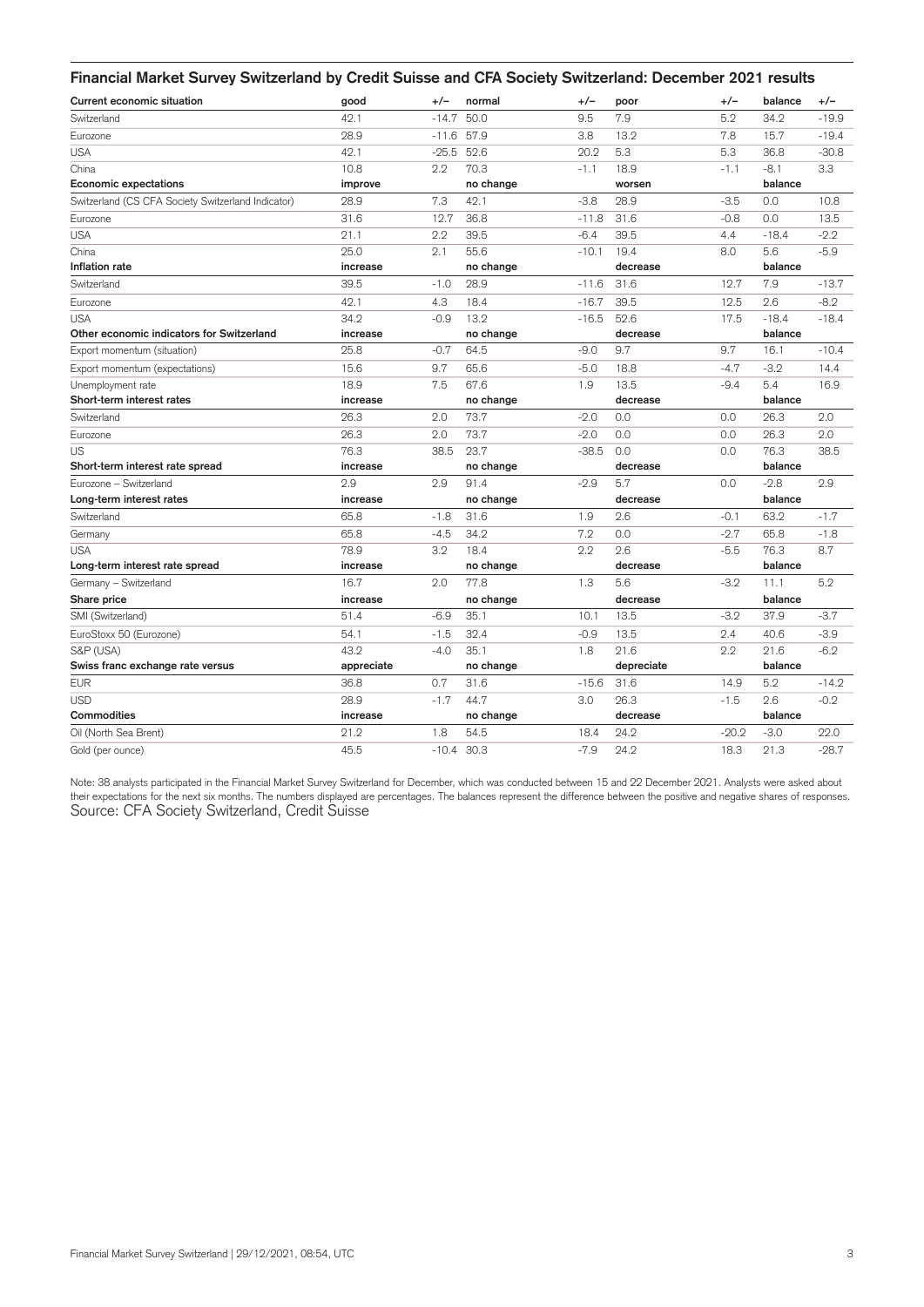## **Risk warning**

Every investment involves risk, especially with regard to fluctuations in value and return. If an investment is denominated in a currency other than your base currency, changes in the rate of exchange may have an adverse effect on value, price or income.

This document may include information on investments that involve special risks. You should seek the advice of your independent financial advisor prior to taking any investment decisions based on this document or for any necessary explanation of its contents. Further information is also available in the information brochure "Risks Involved in Trading Financial Instruments" available from the Swiss Bankers Association.

# **Past performance is not an indicator of future performance. Performance can be affected by commissions, fees or other charges as well as exchange rate fluctuations.**

# **Financial market risks**

Historical returns and financial market scenarios are no reliable indicators of future performance. The price and value of investments mentioned and any income that might accrue could fall or rise or fluctuate. You should consult with such advisor(s) as you consider necessary to assist you in making these determinations.

Investments may have no public market or only a restricted secondary market. Where a secondary market exists, it is not possible to predict the price at which investments will trade in the market or whether such market will be liquid or illiquid.

## **Emerging markets**

Where this document relates to emerging markets, you should be aware that there are uncertainties and risks associated with investments and transactions in various types of investments of, or related or linked to, issuers and obligors incorporated, based or principally engaged in business in emerging markets countries. Investments related to emerging markets countries may be considered speculative, and their prices will be much more volatile than those in the more developed countries of the world. Investments in emerging markets investments should be made only by sophisticated investors or experienced professionals who have independent knowledge of the relevant markets, are able to consider and weigh the various risks presented by such investments, and have the financial resources necessary to bear the substantial risk of loss of investment in such investments. It is your responsibility to manage the risks which arise as a result of investing in emerging markets investments and the allocation of assets in your portfolio. You should seek advice from your own advisers with regard to the various risks and factors to be considered when investing in an emerging markets investment.

## **Alternative investments**

Hedge funds are not subject to the numerous investor protection regulations that apply to regulated authorized collective investments and hedge fund managers are largely unregulated.

Hedge funds are not limited to any particular investment discipline or trading strategy, and seek to profit in all kinds of markets by using leverage, derivatives, and complex speculative investment strategies that may increase the risk of investment loss.

Commodity transactions carry a high degree of risk, including the loss of the entire investment, and may not be suitable for many private investors. The performance of such investments depends on unpredictable factors such as natural catastrophes, climate influences, hauling capacities, political unrest, seasonal fluctuations and strong influences of rolling-forward, particularly in futures and indices.

Investors in real estate are exposed to liquidity, foreign currency and other risks, including cyclical risk, rental and local market risk as well as environmental risk, and changes to the legal situation.

# **Private Equity**

Private Equity (hereafter "PE") means private equity capital investment in companies that are not traded publicly (i.e. are not listed on a stock exchange), they are complex, usually illiquid and long-lasting. Investments in a PE fund generally involve a significant degree of financial and/or business risk. Investments in private equity funds are not principal-protected nor guaranteed. Investors will be required to meet capital calls of investments over an extended period of time. Failure to do so may traditionally result in the forfeiture of a portion or the entirety of the capital account, forego any future income or gains on investments made prior to such default and among other things, lose any rights to participate in future investments or forced to sell their investments at a very low price, much lower than secondary market valuations. Companies or funds may be highly leveraged and therefore may be more sensitive to adverse business and/or financial developments or economic factors. Such investments may face intense competition, changing business or economic conditions or other developments that may adversely affect their performance.

## **Interest rate and credit risks**

The retention of value of a bond is dependent on the creditworthiness of the Issuer and/or Guarantor (as applicable), which may change over the term of the bond. In the event of default by the Issuer and/or Guarantor of the bond, the bond or any income derived from it is not guaranteed and you may get back none of, or less than, what was originally invested.

#### **Global disclaimer / Important information**

The information provided herein constitutes marketing material; it is not investment research.This document is not directed to, or intended for distribution to or use by, any person or entity who is a citizen or resident of or located in any locality, state, country or other jurisdiction where such distribution, publication, availability or use would be contrary to law or regulation or which would subject CS to any registration or licensing requirement within such jurisdiction.References in this report to CS include Credit Suisse AG, the Swiss bank, its subsidiaries and affiliates. For more information on our structure, please use the following link:

https://www.credit-suisse.com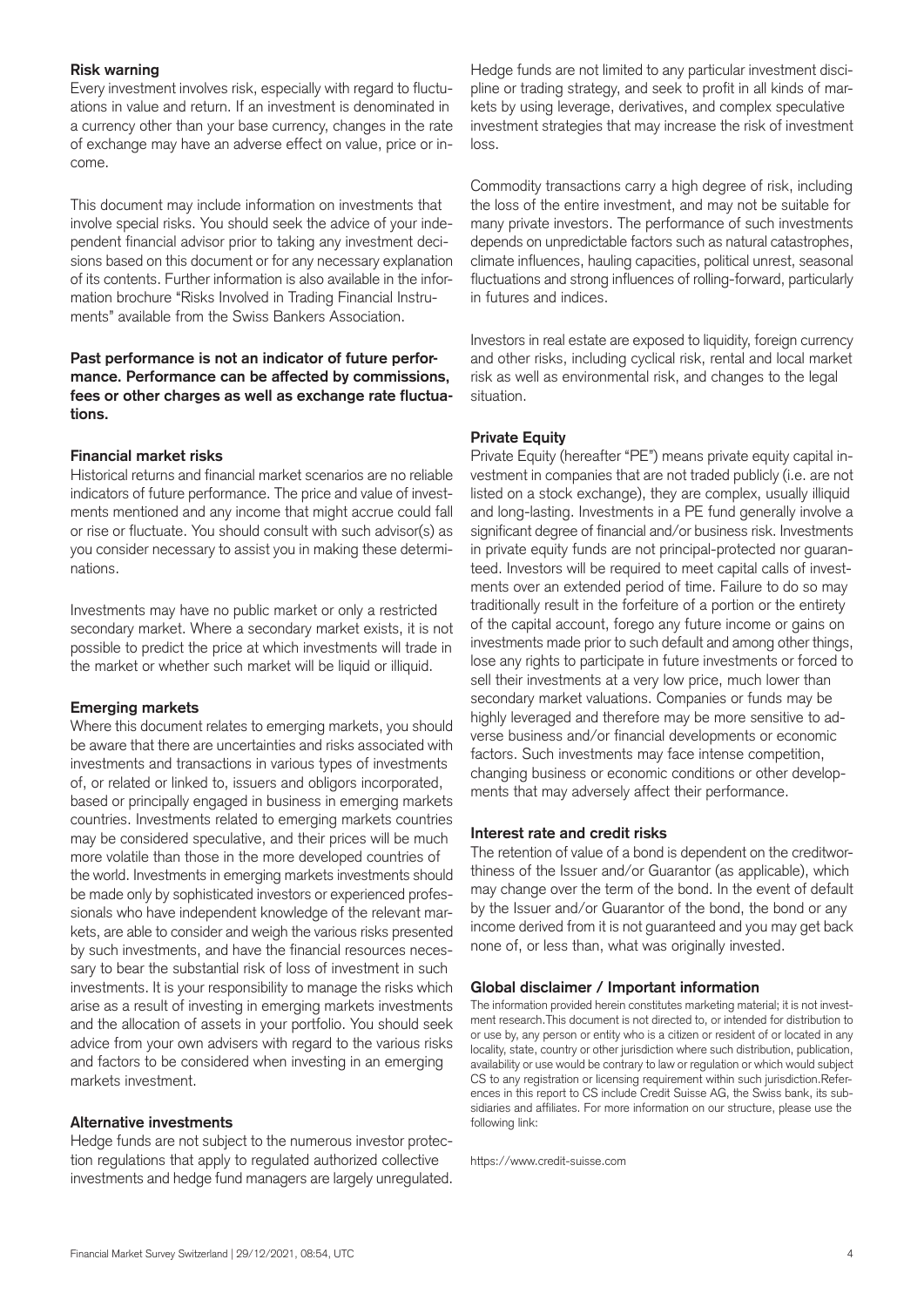#### **NO DISTRIBUTION, SOLICITATION, OR ADVICE:**

This document is provided for information and illustrative purposes and is intended for your use only. It is not a solicitation, offer or recommendation to buy or sell any security or other financial instrument. Any information including facts, opinions or quotations, may be condensed or summarized and is expressed as of the date of writing. The information contained in this document has been provided as a general market commentary only and does not constitute any form of regulated investment research financial advice, legal, tax or other regulated service. It does not take into account the financial objectives, situation or needs of any persons, which are necessary considerations before making any investment decision. You should seek the advice of your independent financial advisor prior to taking any investment decisions based on this document or for any necessary explanation of its contents. This document is intended only to provide observations and views of CS at the date of writing, regardless of the date on which you receive or access the information. Observations and views contained in this document may be different from those expressed by other Departments at CS and may change at any time without notice and with no obligation to update. CS is under no obligation to ensure that such updates are brought to your attention. FORECASTS & ESTIMATES: Past performance should not be taken as an indication or guarantee of future performance, and no repre- sentation or warranty, express or implied, is made regarding future performance. To the extent that this report contains statements about future performance, such statements are forward looking and subject to a number of risks and uncertainties. Unless indicated to the contrary, all figures are unaudited. All valuations mentioned herein are subject to CS valuation policies and procedures. CONFLICTS: CS reserves the right to remedy any errors that may be present in this report. CS, its affiliates and/or their employees may have a position or holding, or other material interest or effect transactions in any securities mentioned or options thereon, or other investments related thereto and from time to time may add to or dispose of such investments. CS may be providing, or have provided within the previous 12 months, significant advice or investment services in relation to the investments listed in this report or a related investment to any company or issuer mentioned. Some investments referred to in this report will be offered by a single entity or an associate of CS or CS may be the only market maker in such investments. CS is involved in many businesses that relate to companies mentioned in this report. These businesses include specialized trading, risk arbitrage, market making, and other proprietary trading. TAX: Nothing in this report constitutes investment, legal, accounting or tax advice. CS does not advise on the tax consequences of investments and you are advised to contact an independent tax advisor. The levels and basis of taxation are dependent on individual circumstances and are subject to change. SOURCES: Information and opinions presented in this report have been obtained or derived from sources which in the opinion of CS are reliable, but CS makes no representation as to their accuracy or completeness. CS accepts no liability for a loss arising from the use of this report. WEBSITES: This report may provide the addresses of, or contain hyperlinks to, websites. Except to the extent to which the report refers to website material of CS, CS has not reviewed the linked site and takes no responsibility for the content contained therein. Such address or hyperlink (including addresses or hyperlinks to CS's own website material) is provided solely for your convenience and information and the content of the linked site does not in any way form part of this report. Accessing such website or following such link through this report or CS's website shall be at your own risk. DATA PRIVACY: Your Personal Data will be processed in accordance with the Credit Suisse privacy statement accessible at your domicile through the official Credit Suisse website

#### https://www.credit-suisse.com

In order to provide you with marketing materials concerning our products and services, Credit Suisse Group AG and its subsidiaries may process your basic Personal Data (i.e. contact details such as name, e-mail address) until you notify us that you no longer wish to receive them. You can opt-out from receiving these materials at any time by informing your Relationship Manager.

#### **Distributing entities**

Except as otherwise specified herein, this report is distributed by Credit Suisse AG, a Swiss bank, authorized and regulated by the Swiss Financial Market Supervisory Authority Bahrain: This report is distributed by Credit Suisse AG, Bahrain Branch, a branch of Credit Suisse AG, Zurich/Switzerland, duly authorized and regulated by the Central Bank of Bahrain (CBB) as an Investment Business Firm Category 2. Related financial services or products are only made available to Accredited Investors, as defined by the CBB, and are not intended for any other persons. The Central Bank of Bahrain has not reviewed, nor has it approved, this document or the marketing of any investment vehicle

is located at Level 21, East Tower, Bahrain World Trade Centre, Manama, Kingdom of Bahrain. Brazil: This report is distributed in Brazil by Credit Suisse (Brasil) S.A.Corretora de Títulos e Valores Mobiliários or its affiliates.Chile: This report is distributed by Credit Suisse Agencia de Valores (Chile) Limitada, a branch of Credit Suisse AG (incorporated in the Canton of Zurich), regulated by the Chilean Financial Market Commission. Neither the issuer nor the securities have been registered with the Financial Market Commission of Chile (Comisión para el Mercado Financiero) pursuant to Law no. 18.045, the Ley de Mercado de Valores, and regulations thereunder, so they may not be offered or sold publicly in Chile. This document does not constitute an offer of, or an invitation to subscribe for or purchase, the securities in the Republic of Chile, other than to individually identified investors pursuant to a private offering within the meaning of article 4 of the Ley de Mercado de Valores (an offer that is not "addressed to the public in general or to a certain sector or specific group of the public"). DIFC: This information is being distributed by Credit Suisse AG (DIFC Branch). Credit Suisse AG (DIFC Branch) is li- censed and regulated by the Dubai Financial Services Authority ("DFSA"). Related financial services or products are only made available to Professional Clients or Market Counterparties, as defined by the DFSA, and are not intended for any other persons. Credit Suisse AG (DIFC Branch) is located on Level 9 East, The Gate Building, DIFC, Dubai, United Arab Emirates. France: This report is distributed by Credit Suisse (Luxembourg) S.A. Succursale en France (the "France branch") which is a branch of Credit Suisse (Luxembourg) S.A., a duly authorized credit institution in the Grand Duchy of Luxembourg with registered address 5, rue Jean Monnet, L-2180 Luxembourg. The France branch is subject to the prudential supervision of the Luxembourg supervisory authority, the Commission de Surveillance du Secteur Financier (CSSF), and of the French supervisory authorities, the Autorité de Contrôle Prudentiel et de Résolution (ACPR) and the Autorité des Marchés Financiers (AMF). Germany: This report is distributed by Credit Suisse (Deutschland) Aktienge- sellschaft regulated by the Bundesanstalt für Finanzdienstleistungsaufsicht ("BaFin"). Guernsey: This report is distributed by Credit Suisse AG Guernsey Branch, a branch of Credit Suisse AG (incorporated in the Canton of Zurich), with its place of business at Helvetia Court, Les Echelons, South Esplanade, St Peter Port, Guernsey. Credit Suisse AG Guernsey Branch is wholly owned by Credit Suisse AG and is regulated by the Guernsey Financial Services Commission. Copies of the latest audited accounts of Credit Suisse AG are available on request. India: This report is distributed by Credit Suisse Securities (India) Private Limited (CIN no. U67120MH1996PTC104392) regulated by the Securities and Exchange Board of India as Research Analyst (registration no. INH 000001030), as Portfolio Manager (registration no. INP000002478) and as Stock Broker (registration no. INZ000248233), having registered ad- dress at 9th Floor, Ceejay House, Dr. Annie Besant Road, Worli, Mumbai – 400 018, India, T- +91-22 6777 3777. Israel: If distributed by Credit Suisse Financial Services (Israel) Ltd. in Israel: This document is distributed by Credit Suisse Financial Services (Israel) Ltd. Credit Suisse AG, including the services offered in Israel, is not supervised by the Supervisor of Banks at the Bank of Israel, but by the competent banking supervision authority in Switzerland. Credit Suisse Financial Services (Israel) Ltd. is a licensed investment marketer in Israel and thus, its investment marketing activities are supervised by the Israel Securities Authority. Italy: This report is distributed in Italy by Credit Suisse (Italy) S.p.A., a bank incorporated and registered under Italian law subject to the supervision andcontrol of Banca d'Italia and CONSOB. Lebanon: This report is distributed by Credit Suisse (Lebanon) Finance SAL ("CSLF"), a financial institution incorporated in Lebanon and regulated by the Central Bank of Lebanon ("CBL") and having a financial institution license number 42. Credit Suisse (Lebanon) Finance SAL is subject to the CBL's laws and circulars as well as the laws and regulations of the Capital Markets Authority of Lebanon ("CMA"). CSLF is a subsidiary of Credit Suisse AG and part of the Credit Suisse Group (CS). The CMA does not accept any responsibility for the content of the information included in this report, including the accuracy or completeness of such information. The liability for the content of this report lies with the issuer, its directors and other persons, such as experts, whose opinions are included in the report with their consent. The CMA has also not assessed the suitability of the investment for any particular investor or type of investor. It is hereby expressly understood and acknowledged that investments in financial markets may involve a high degree of complexity and risk of loss in value and may not be suitable to all investors. The suitability assessment performed by CSLF with respect to this investment will be undertaken based on information that the investor would have provided to CSLF as at the date of such assessment

referred to herein in the Kingdom of Bahrain and is not responsible for the performance of any such investment vehicle. Credit Suisse AG, Bahrain Branch

and in accordance with Credit Suisse internal policies and processes. It is understood that the English language will be used in all communication and documentation provided by CS and/or CSLF. By accepting to invest in the product, the investor expressly and irrevocably confirms that he fully understands, and has no objection to the use of the English language. Luxembourg: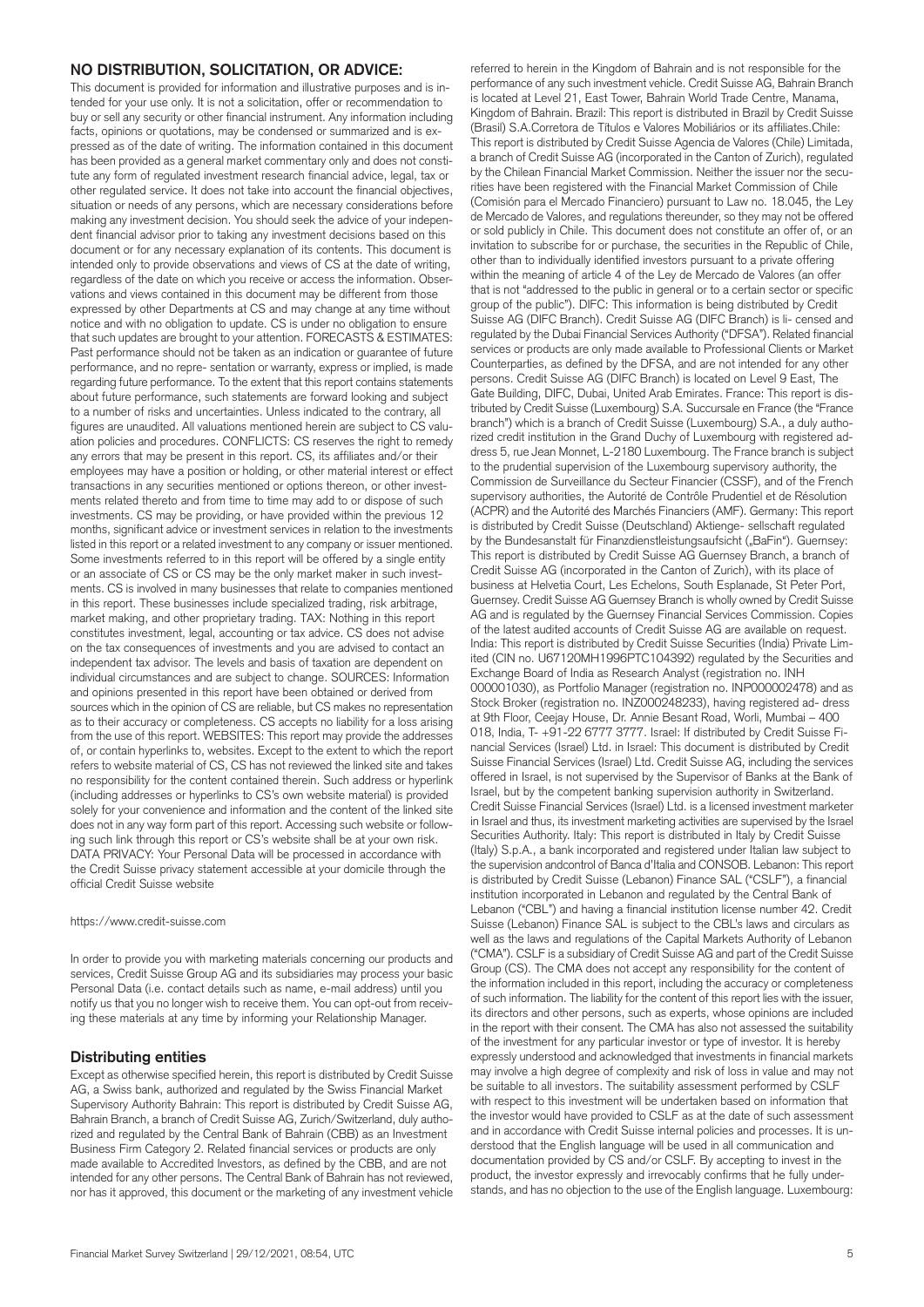This report is distributed by Credit Suisse (Luxembourg) S.A., a duly authorizedcredit institution in the Grand Duchy of Luxembourg with registered address5, rue Jean Monnet, L-2180 Luxembourg. Credit Suisse (Luxembourg) S.A. is subject to the prudential supervision of the Luxembourg supervisory authority, the Commission de Surveillance du Secteur Financier (CSSF).Mexico: This document represents the vision of the person who provides his/her services to C. Suisse Asesoría México, S.A. de C.V. ("C. Suisse As- esoría") and/or Banco Credit Suisse (México), S.A., Institución de Banca Múltiple, Grupo Financiero Credit Suisse (México) ("Banco CS") so that both C. Suisse Asesoría and Banco CS reserve the right to change their mind at any time not assuming any liability in this regard. This document is distributed for informational purposes only, and does not imply a personal recommendation or suggestion, nor the invitation to celebrate any operation and does not replace the communication you have with your executive in relation to C. Suisse As- esoría and/or Banco CS prior to taking any investment decision. C. Suisse Asesoría and/or Banco CS does not assume any responsibility for investment decisions based on information contained in the document sent, as the same may not take into account the context of the investment strategy and objectives of particular clients. Prospectus, brochures, investment regimes of investment funds, annual reports or periodic financial information contain all additional useful information for investors. These documents can be obtained free of charge directly from issuers, operators of investment funds, in the Internet page of the stock exchange in which they are listed or through its executive in C. Suisse Asesoría and/or Banco CS. Past performance and the various scenarios of existing markets do not guarantee present or future yields. In the event that the information contained in this document is incomplete, incorrect or unclear, please contact your Executive of C. Suisse Asesoría and/or Banco CS as soon as possible. It is possible that this document may suffer modifications without any responsibility for C. Suisse Asesoría and/or Banco CS. This document is distributed for informational purposes only and is not a substitute for the Operations Reports and/or Account Statements you receive from C. Suisse Asesoría and/or Banco CS in terms of the General Provisions Applicable to Financial Institutions and other Legal Entities that Provide Investment Services issued by the Mexican Banking and Securities Commission ("CNBV"). Given the nature of this document, C. Suisse Asesoría and/or Banco CS does not assume any responsibility derived from the information contained therein. Without prejudice to the fact that the information was obtained from or based on sources believed to be reliable by C. Suisse Asesoría and/or Banco CS, there is no guarantee that the information is either accurate or complete. Banco CS and/or C. Suisse Asesoría does not accept any liability arising from any loss arising from the use of the information contained in the document sent to you. It is recommended that investor make sure that the information provided is in accordance to his/her personal circumstances and investment profile, in relation to any particular legal, regulatory or fiscal situation, or to obtain independent professional advice. C. Suisse Asesoría México, S.A. de C.V. is an investment adviser created in accordance with the Mexican Securities Market Law ("LMV"), registered with the CNBV under the folio number 30070.C. Suisse Asesoría México, S.A. de C.V. is not part of Grupo Financiero Credit Suisse (México), S.A. de C.V., or any other financial group in Mexico.C. Suisse Asesoría México, S.A. de C.V. is not an independent investment adviser as provided by LMV and other applicable regulations due to its direct relationship with Credit Suisse AG, a foreign financial institution, and its indirect relationship with the entities that make up Grupo Financiero Credit Suisse (México), S.A. de C.V. Netherlands: This report is distributed by Credit Suisse (Luxembourg) S.A., Netherlands Branch (the "Netherlands branch") which is a branch of Credit Suisse (Luxembourg) S.A., a duly authorized credit institution in the Grand Duchy of Luxembourg with registered address 5, rue Jean Monnet, L-2180 Luxembourg. The Netherlands branch is subject to the pru- dential supervision of the Luxembourg supervisory authority, the Commission de Surveillance du Secteur Financier (CSSF), and of the Dutch supervisory authority, De Nederlansche Bank (DNB), and of the Dutch market supervisor, the Autoriteit Financiële Markten (AFM). Portugal: This report is distributed by Credit Suisse (Luxembourg) S.A., Sucursal em Portugal (the "Portugal branch") which is a branch of Credit Suisse (Luxembourg) S.A., a duly authorized credit institution in the Grand Duchy of Luxembourg with registeredaddress 5, rue Jean Monnet, L-2180 Luxembourg. The Portugal branch is subject to the prudential supervision of the Luxembourg supervisory authority, the Commission de Surveillance du Secteur Financier (CSSF), and of the Portuguese supervisory authorities, the Banco de Portugal (BdP) and the Comissão do Mercado dos Valores Mobiliários (CMVM). Qatar: This information has been distributed by Credit Suisse (Qatar) L.L.C., which is duly authorized and regulated by the Qatar Financial Centre Regulatory Authority (QFCRA) under QFC License No. 00005. All related financial products or services will only be available to Eligible Counterparties (as defined by the QFCRA) or Business ustormers (as defined by the QFCRA), including individuals, who have opted to be classified as a Business Customer, with net assets in excess of QR 4 million, and who have sufficient financial knowledge, experience and under-

standing to participate in such products and/or services. Therefore this information must not be delivered to, or relied on by, any other type of individual. Saudi Arabia: This document is being distributed by Credit Suisse Saudi Arabia (CR Number 1010228645), duly licensed and regulated by the Saudi Arabian Capital Market Authority pursuant to License Number 08104-37 dated 23/03/1429H corresponding to 21/03/2008AD. Credit Suisse Saudi Arabia's principal place of business is at King Fahad Road, Hay Al Mhamadiya, 12361- 6858 Riyadh, Saudi Arabia. Website: https://www.credit-suisse.com/sa.Under the Rules on the Offer of Securities and Continuing Obligations this document may not be distributed in the Kingdom except to such persons as are permitted under the Rules on the Offer of Securities and Continuing Obligations issued by the Capital Market Authority. The Capital Market Authority does not make any representation as to the accuracy or completeness of this document, and expressly disclaims any liability whatsoever for any loss arising from, or incurred in reliance upon, any part of this document. Prospective purchasers of the securities offered hereby should conduct their own due diligence on the accuracy of the information relating to the securities. If you do not understand the contents of this document, you should consult an authorised financial advisor. Under the Investment Fund Regulations this document may not be distributed in the Kingdom except to such persons as are permitted under the Investment Fund Regulations issuedby the Capital Market Authority. The Capital Market Authority does not make any representation as to the ac- curacy or completeness of this document, and expressly disclaims any liability whatsoever for any loss arising from, or incurred in reliance upon, any part of this document. Prospective subscribers of the securities offered hereby should conduct their own due diligence on the accuracy of the information relating to the securities. If you do not understand the contents of this documentyou should consult an authorised financial adviser. South Africa: This information is being distributed by Credit Suisse AG which is registered as a financial services provider with the Financial Sector Conduct Authority in South Africa with FSP number 9788 and / or by Credit Suisse (UK) Limited which is registered as a financial services provider with the Financial Sector Conduct Authority in South Africa with FSP number 48779. Spain: This document is a marketing material and is provided by Credit Suisse AG, Sucursal en España, legal entity registered at the Comisión Nacional del Mercado de Valores for information purposes. It is exclusively addressed to the recipient for personal use only and, according to current regulations in force, by no means can it be considered as a security offer, personal investment advice or any general or specific rec- ommendation of products or investment strategies with the aim that you perform any operation. The client shall be deemed responsible, in all cases, for taking whatever decisions on investments or disinvestments, and therefore the client takes all responsibility for the benefits or losses resulting from the operations that the client decides to perform based on the information and opinions included in this document. This document is not the result of a financial analysis or research and therefore, neither it is subject to the current regulations that apply to the production and distribution of financial research, nor its content complies with the legal requirements of independence of financial research. Turkey: The investment information, comments and recommendations contained herein are not within the scope of investment advisory activity. The investment advisory services are provided by the authorized institutions to the persons in a customized manner taking into account the risk and return preferences of the persons. Whereas, the comments and advices included herein are of general nature. Therefore recommendations may not be suitable for your finan- cial status or risk and yield preferences. For this reason, making an investment decision only by relying on the information given herein may not give rise to results that fit your expectations. This report is distributed by Credit Suisse Istanbul Menkul Degerler Anonim Sirketi, regulated by the Capital Markets Board of Turkey, with its registered address at Levazim Mahallesi, Koru Sokak No. 2 Zorlu Center Terasevler No. 61 34340 Besiktas/ Istanbul-Turkey.United Kingdom: This material is distributed by Credit Suisse (UK) Limited.Credit Suisse (UK) Limited, is authorized by the Prudential Regulation Author- ity and regulated by the Financial Conduct Authority and the Prudential Regu- lation Authority. Where this material is distributed into the United Kingdom by an offshore entity not exempted under the Financial Services and Markets Act 2000 (Financial Promotion) Order 2005 the following will apply: To the extent communicated in the United Kingdom ("UK") or capable of having an effect in the UK, this document constitutes a financial promotion which has been approved by Credit Suisse (UK) Limited which is authorized by the Prudential Regulation Authority and regulated by the Financial Conduct Authority and the Prudential Regulation Authority for the conduct of investment business in the UK. The registered address of Credit Suisse (UK) Limited is Five Cabot Square, London, E14 4QR. Please note that the rules under the UK's Financial Services and Markets Act 2000 relating to the protection of retail clients will not be applicable to you and that any potential compensation made available to "eligible claimants" under the UK's Financial Services Compensation Scheme will also not be available to you. Tax treatment depends on the individual circumstances of each client and may be subject to changes in future.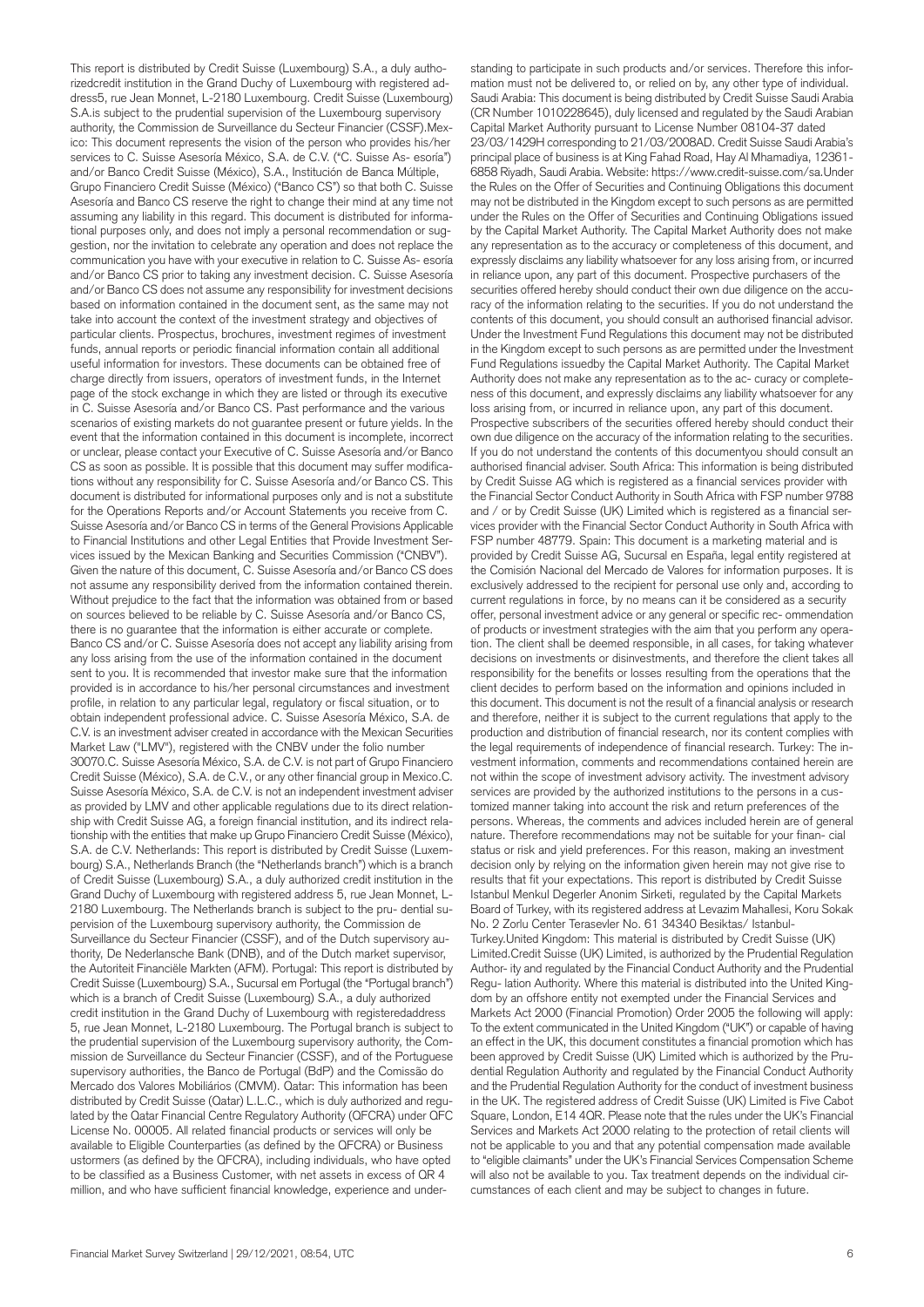#### **Important regional disclosure information**

Pursuant to CVM Resolution No. 20/2021, of February 25, 2021, the author(s)of the report hereby certify(ies) that the views expressed in this report solelyand exclusively reflect the personal opinions of the author(s) and have beenprepared independently, including with respect to Credit Suisse. Part of theauthor(s)´s compensation is based on various factors, including the total revenuesof Credit Suisse, but no part of the compensation has been, is, or willbe related to the specific recommendations or views expressed in this report.In addition, Credit Suisse declares that: Credit Suisse has provided, and/ormay in the future provide investment banking, brokerage, asset management,commercial banking and other financial services to the subject company/companiesor its affiliates, for which they have received or may receive customaryfees and commissions, and which constituted or may constitute relevant financialor commercial interests in relation to the subject company/companies orthe subject securities.

UNITED STATES: NEITHER THIS REPORT NOR ANY COPY THEREOF MAY BE SENT, TAKEN INTO OR DISTRIBUTED IN THE UNITEDSTATES OR TO ANY US PERSON (within the meaning of Regulation S under the US Securities Act of 1933, as amended).

#### **APAC - IMPORTANT NOTICE**

The information provided herein constitutes marketing material; it is not investment research. For all, except accounts managed by relationship managers and/or investment consultants of Credit Suisse AG, Hong Kong Branch: This material has been prepared by Credit Suisse AG ("Credit Suisse") as general information only. This material is not and does not purport to provide substantive research or analysis and, accordingly, is not investment research or a research recommendation for regulatory purposes. It does not take into account the financial objectives, situation or needs of any person, which are necessary considerations before making any investment decision. The information provided is not intended to provide a sufficient basis on which to make an investment decision and is not a personal recommendation or investment advice. Credit Suisse makes no representation as to the suitability of the products or services specified in this material for any particular investor. It does not constitute an invitation or an offer to any person to subscribe for or purchase any of the products or services specified in this material or to participate in any other transactions. The only legally binding terms are to be found in the applicable product documentation or specific contracts and confirmations prepared by Credit Suisse. For accounts managed by relationship managers and/or investment consultants of Credit Suisse AG, Hong Kong Branch: This material has been prepared by Credit Suisse AG ("Credit Suisse") as general information only. This material is not and does not purport to provide substantive research or analysis and, accordingly, is not investment research for regulatory purposes. It does not take into account the financial objectives, situation or needs of any person, which are necessary considerations before making any investment decision. Credit Suisse makes no representation as to the appropriateness of the products or services specified in this material for any particular investor. It does not constitute an invitation or an offer to any person to subscribe for or purchase any of the products or services specified in this material or to participate in any other transactions. The only legally binding terms are to be found in the applicable product documentation or specific contracts and confirmations prepared by Credit Suisse. For all: In connection with the products specified in this material, Credit Suisse and/or its affiliates may:(i) have had a previous role in arranging or providing financing to the subject entities;(ii) be a counterparty in any subsequent transaction in connection with the subject entities; or(iii) pay, or may have paid, or receive, or may have received, one-time or recurring remuneration from the entities specified in this material, as part of its/their compensation. These payments may be paid to or received from third parties.Credit Suisse and/or its affiliates (including their respective officers, directors and employees) may be, or may have been, involved in other transactions with the subject entities specified in this material or other parties specified in this material which are not disclosed in this material. Credit Suisse, for itself and on behalf of each of its affiliates, reserves the right to, provide and continue to provide services, and deal and continue to deal with the subject entities of the products specified in this material or other parties in connection with any product specified in this material. Credit Suisse or its affiliates may also hold, or may be holding, trading positions in the share capital of any of the subject entities specified in this material.For all, except accounts managed by relationship managers and/or investment consultants of Credit Suisse AG, Hong Kong Branch: A Credit Suisse affiliate may have acted upon the information and analysis contained in this material before being made available to the recipient. A Credit Suisse affiliate may, to the extent permitted by law, participate or invest in other financing transactions with the issuer of any securities referred to herein, perform services or solicit business from such issuers,

or have a position or effect transactions in the securities or options thereof. To the fullest extent permitted by law, Credit Suisse and its affiliates and each of their respective directors, employees and consultants do not accept any liability arising from an error or omission in this material or for any direct, indirect, incidental, specific or consequential loss and/or damage suffered by the recipient of this material or any other person from the use of or reliance on the information set out in this material. None of Credit Suisse or its affiliates (or their respective directors, officers, employees or advisers) makes any warranty or representation as to the accuracy, reliability and/or completeness of the information set out in this material. The information contained in this material has been provided as a general market commentary only and does not constitute any form of regulated financial advice, legal, tax or other regulated service. Observations and views contained in this material may be different from, or inconsistent with, the observations and views of Credit Suisse's Research analysts, other divisions or the proprietary positions of Credit Suisse. Credit Suisse is under no obligation to update, notify or provide any additional information to any person if Credit Suisse becomes aware of any inaccuracy, incompleteness or change in the information contained in the material. To the extent that this material contains statements about future performance, such statements are forward looking and subject to a number of risks and uncertainties. Past performance is not a reliable indicator of future performance.For accounts managed by relationship managers and/or investment consultants of Credit Suisse AG, Hong Kong Branch: A Credit Suisse affiliate may have acted upon the information and analysis contained in this material before being made available to the recipient. A Credit Suisse affiliate may, to the extent permitted by law, participate or invest in other financing transactions with the issuer of any securities referred to herein, perform services or solicit business from such issuers, or have a position or effect transactions in the securities or options thereof. To the fullest extent permitted by law, Credit Suisse and its affiliates and each of their respective directors, employees and consultants do not accept any liability arising from an error or omission in this material or for any direct, indirect, incidental, specific or consequential loss and/or damage uffered by the recipient of this material or any other person from the use of or reliance on the information set out in this material. None of Credit Suisse or its affiliates (or their respective directors, officers, employees or advisers) makes any warranty or representation as to the accuracy, reliability and/ or completeness of the information set out in this material. The information contained in this material has been provided as a general market commentary only and does not constitute any form of legal, tax or other regulated service. Observations and views contained in this material may be different from, or inconsistent with, the observations and views of Credit Suisse's Research analysts, other divisions or the proprietary positions of Credit Suisse. Credit Suisse is under no obligation to update, notify or provide any additional information to any person if Credit Suisse becomes aware of any inaccuracy, incompleteness or change in the information contained in the material. To the extent that this material contains statements about future performance, such statements are forward looking and subject to a number of risks and uncertainties. Past performance is not a reliable indicator of future performance. For all: This material is not directed to, or intended for distribution to or use by, any person or entity who is a citizen or resident of, or is located in, any jurisdiction where such distribution, publication, availability or use would be contrary to applicable law or regulation, or which would subject Credit Suisse and/or its subsidiaries or affiliates to any registration or licensing requirement within such jurisdiction. Materials have been furnished to the recipient and should not be redistributed without the express prior written consent of Credit Suisse. For further information, please contact your Relationship Manager. To the extent that this material contains an appendix comprising research re-ports, the following additional notice applies to such appendix.

#### **ADDITIONAL IMPORTANT NOTICE FOR APPENDIX**

The reports in the Appendix ("Reports") have been authored by members of the Credit Suisse Research department, and the information and opinions expressed therein were as of the date of writing and are subject to change without notice. Views expressed in respect of a particular security in the Reports may be different from, or inconsistent with, the observations and views of the Credit Suisse Research department of the Investment Banking division due to the differences in evaluation criteria. These Reports have been previously published by Credit Suisse Research on the web:Credit Suisse does and seeks to do business with companies covered in its research reports. As a result, investors should be aware that Credit Suisse may have a conflict of interest that could affect the objectivity of these Reports.For all, except accounts managed by relationship managers and/or investment consultants of Credit Suisse AG, Hong Kong Branch: Credit Suisse may not have taken any steps to ensure that the securities referred to in these Reports are suitable for any particular investor. Credit Suisse will not treat recipients of the Reports as its customers by virtue of their receiving the Reports. For accounts managed by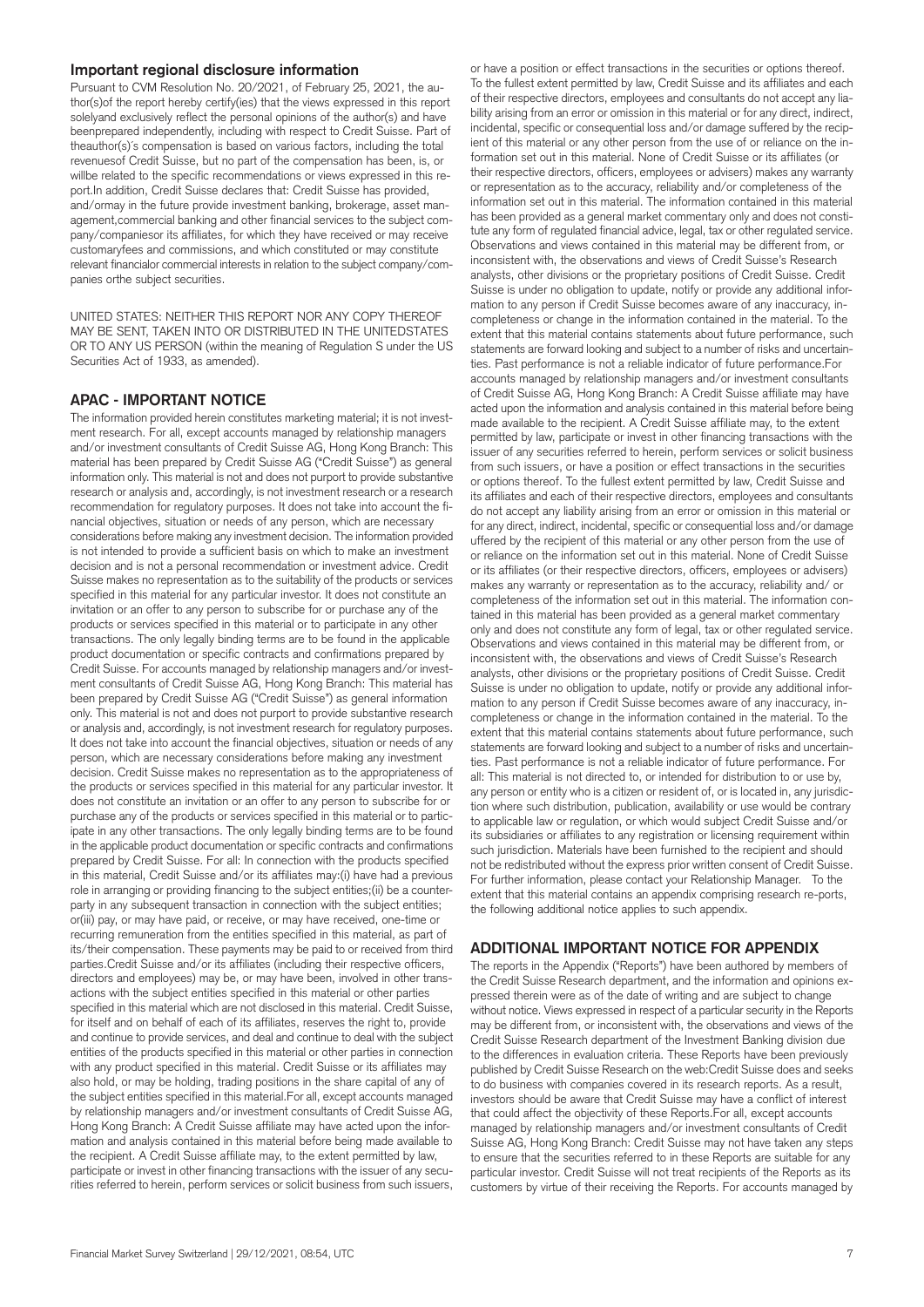relationship managers and/or investment consultants of Credit Suisse AG, Hong Kong Branch: Credit Suisse may not have taken any steps to ensure that the securities referred to in these Reports are appropriate for any particular investor. Credit Suisse will not treat recipients of the Reports as its customers by virtue of their receiving the Reports. For all: For a discussion of the risks of investing in the securities mentioned in the Reports, please refer to the following Internet link:

#### https://research.credit-suisse.com/riskdisclosure

For information regarding disclosure information on Credit Suisse Investment Banking rated companies mentioned in this report, please refer to the Investment Banking division disclosure site at:

https://rave.credit-suisse.com/disclosures

For further information, including disclosures with respect to any other issuers, please refer to the Credit Suisse Global Research Disclosure site at:

#### https://www.credit-suisse.com/disclosure

AUSTRALIA This material is distributed in Australia by Credit Suisse AG, Sydney Branch solely for information purposes only to persons who are "wholesale clients" (as defined by section 761G(7) of the Corporations Act). Credit Suisse AG, Sydney Branch does not guarantee the performance of, nor make any assurances with respect to the performance of any financial product referred herein. In Australia, Credit Suisse Group entities, other than Credit Suisse AG, Sydney Branch, are not authorised deposit-taking institutions for the purposes of the Banking Act 1959 (Cth.) and their obligations do not represent deposits or other liabilities of Credit Suisse AG, Sydney Branch. Credit Suisse AG, Sydney Branch does not guarantee or otherwise provide assurance in respect of the obligations of such Credit Suisse entities or the funds. HONG KONG This material is distributed in Hong Kong by Credit Suisse AG, Hong Kong Branch, an Authorized Institution regulated by the Hong Kong Monetary Authority and a Registered Institution regulated by the Securities and Futures Commission, and was prepared in compliance with section 16 of the "Code of Conduct for Persons Licensed by or Registered with the Securities and Futures Commission". The contents of this material have not been reviewed by any regulatory authority in Hong Kong. You are advised to exercise caution in relation to any offer. If you are in any doubt about any of the contents of this material, you should obtain independent professional advice. No one may have issued or had in its possession for the purposes of issue, or issue or have

in its possession for the purposes of issue, whether in Hong Kong or elsewhere, any advertisement, invitation or material relating to this product, which is directed at, or the contents of which are likely to be accessed or read by, the public of Hong Kong (except if permitted to do so under the securities laws of Hong Kong) other than where this product is or is intended to be disposed of only to persons outside Hong Kong or only to "professional investors" as defined in the Securities and Futures Ordinance (Cap. 571) of Hong Kong and any rules made thereunder. SINGAPORE: This material is distributed in Singapore by Credit Suisse AG, Singapore Branch, which is licensed by the Monetary Authority of Singapore under the Banking Act (Cap. 19) to carry on banking business. This report has been prepared and issued for distribution in Singapore to institutional investors, accredited investors and expert investors (each as defined under the Financial Advisers Regulations ("FAR")) only. Credit Suisse AG, Singapore Branch may distribute reports produced by its foreign entities or affiliates pursuant to an arrangement under Regulation 32C of the FAR. Singapore recipients should contact Credit Suisse AG, Singapore Branch at +65-6212-2000 for matters arising from, or in connection with, this report. By virtue of your status as an institutional investor, accredited investor or expert investor, Credit Suisse AG, Singapore Branch is exempted from complying with certain requirements under the Financial Advis-ers Act, Chapter 110 of Singapore (the "FAA"), the FAR and the relevant Notices and Guidelines issued thereunder, in respect of any financial advisory service which Credit Suisse AG, Singapore branch may provide to you. These include exemptions from complying with:i) Section 25 of the FAA (pursuant to Regulation 33(1) of the FARii) Section 27 of the FAA (pursuant to Regulation 34(1) of the FAR); and iii) Section 36 of the FAA (pursuant to Regulation 35(1) of the FAR).Singapore recipients should contact Credit Suisse AG, Singapore Branch for any matters arising from, or in connection with, this material. If you have any queries/objections relating to the receipt of ma-keting materials from us, please contact our Data Protection Officer at datapro- tectionofficer.pb@credit-suisse.com (for Credit Suisse AG, HK Branch) or PDPO.SGD@credit-suisse.com (for Credit Suisse AG, SG Branch) or csau.privacyofficer@credit-suisse.com (for Credit Suisse AG, Sydney Branch).(for Credit Suisse AG, HK Branch) or PDPO.SGD@credit-suisse.com (for Credit Suisse AG, SG Branch) or csau.privacyofficer@credit-suisse.com (for Credit Suisse AG, Sydney Branch).The entire contents of this document are protected by copyright law (all rights reserved). This document or any part thereof may not be reproduced, transmit- ted (electronically or otherwise), altered or used for public or commercialpurposes, without the prior written permission of Credit Suisse. © 2021, Credit Suisse Group AG and/or its affiliates. All rights reserved. Credit Suisse AG (Unique Entity Number in Singapore: S73FC2261L) is incorporated in Switzerland with limited liability.

21C014A\_IS